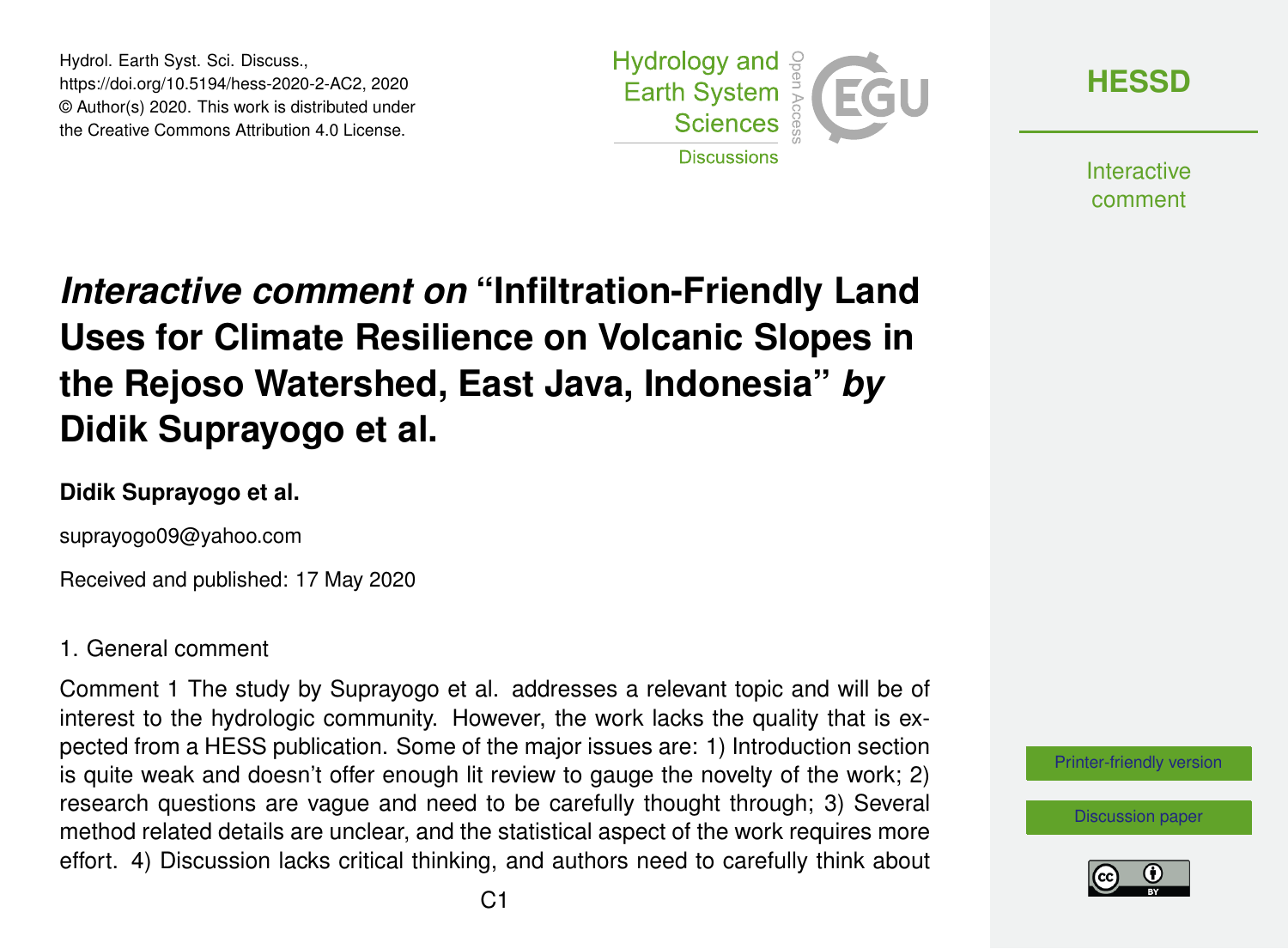the key messages that they want to discuss and convey. Lastly, the work needs clarity and organization throughout the sections. I would recommend the authors to revise the manuscript substantially and resubmit.

Feedback comment 1 Thank you, we do hope also that this manuscript is addressing a relevant topic to the hydrologic community. Our feedback with your concern: The Introduction, we will revised and the novelty we clarify at specific comment no 2.4. The research question, we develop hypothesis as describe at specific comment no. 2.17. The unclear method, we revised as drafted at specific comment from no 2.11, to no 2.17. The discussion, we revised as drafted as describe at specific comment no. 2.23.

Thank you for all the input for the improvement of this manuscript. The results of this review are really our concern to revise the manuscript.

Comment 2 Abstract – Too much unnecessary detail and the relevant information is missing. Most of the abstract focuses on introduction and methods and relatively little text on interpretations and implications of the work.

Feedback comment 2 Our abstract, we revised as: Abstract. Forest conversion to agriculture or agroforestry may increase risks of loss of hydrologic functions in an era of climate change. Infiltration during high-intensity rainfall is important for avoiding erosion and feeding aquifers but depends on land use practices that maintain soil macroporosity. In the forest-to-open-field-agriculture continuum it is not clear where thresholds to functionality ('degradation') are crossed. Our assessment of 'infiltration-friendly' land uses in the Rejoso watershed on the slopes of the Bromo volcano in East Java (Indonesia) focused on two zones, upstream (above 800 m a.s.l.) and midstream (400-800 m a.s.l.) of the Rejoso river and feeding aquifers that support lowland rice areas as well as drinking water supplies to nearby cities. Upstream land uses included old and young pine plantations (production forest) and highland vegetable crops with variation of tree canopy cover on the landscape on in steep (30-60%) to very steep (> 60%) lands with imperfect ridge terraces. Midstream land uses included production forest, multistrata

# **[HESSD](https://www.hydrol-earth-syst-sci-discuss.net/)**

Interactive comment

[Printer-friendly version](https://www.hydrol-earth-syst-sci-discuss.net/hess-2020-2/hess-2020-2-AC2-print.pdf)

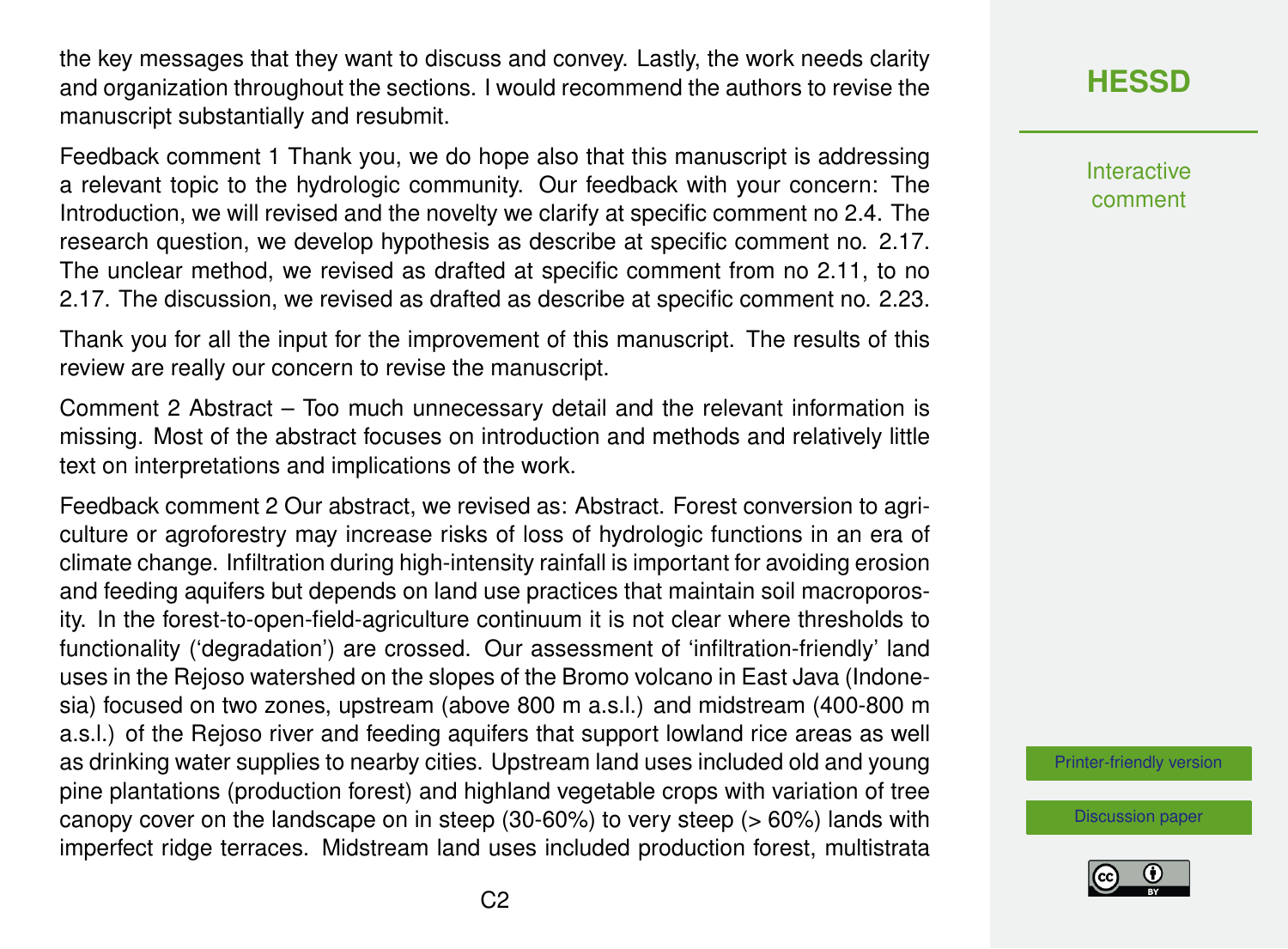coffee-based agroforestry, clove-based agroforestry, and several mixed agroforestry types with variation of tree canopy cover on the landscape on moderately steep (15- 30% and steep (30-60%) with bench terrace sloping outward. We quantified infiltration and erosion in three replications per land use category over a period of nearly two months (one-fourth of mean annual rainfall), with 6-13% of rainfall with intensities (51- 100 mm day-1). We related soil infiltration to plot-level characteristics across the land use systems and found statistically significant relations with tree canopy cover (likely based on combined effects of interception, soil moisture status and effects on soil) and amount of litter. The soil infiltration had statistically significant relations with surface micro-topographic variation under forest-agroforestry systems (midstream), but not under vegetable cultivation in steep to very steep lands. There was no significant relationship between soil erosion and understory biomass of land use systems. Results for the upstream watershed showed that a tree canopy cover >55% was associated with adequate infiltration and acceptable soil erosion levels. For vegetable cultivation with a tree canopy cover below 55%, surface runoff was between 24% and 46% of rainfall, with high rates of soil erosion. Midstream, a tree canopy cover of >80% was associated with 'infiltration-friendly' land use, given the higher rainfall total (and rainfall intensity) in this zone. For a tree canopy cover in the range 20-80%, erosion rates were relatively low, but surface runoff increased to 36 to 62% of rainfall. Differences in soil type influenced the thresholds, as the areas' Inceptisols have lower intrinsic porosity than Andisols. A high soil surface roughness and litter thickness assist in reducing surface runoff and soil erosion. Where more open forms of agroforestry, with tree canopy cover less than 80% are becoming more common this will affect water resources in the downstream area and increase vulnerability to climate change.

Comment 3 Introduction – The authors need to highlight the novelty and research gap in their work. What is the research gap that you want to address? Is it about the volcanic landscape, erosion in a forest to open-in Aeld-agriculture continuum or, both? How many studies have done similar work in a volcanic landscape? If any, what were their ïň Andings?

# **[HESSD](https://www.hydrol-earth-syst-sci-discuss.net/)**

Interactive comment

[Printer-friendly version](https://www.hydrol-earth-syst-sci-discuss.net/hess-2020-2/hess-2020-2-AC2-print.pdf)

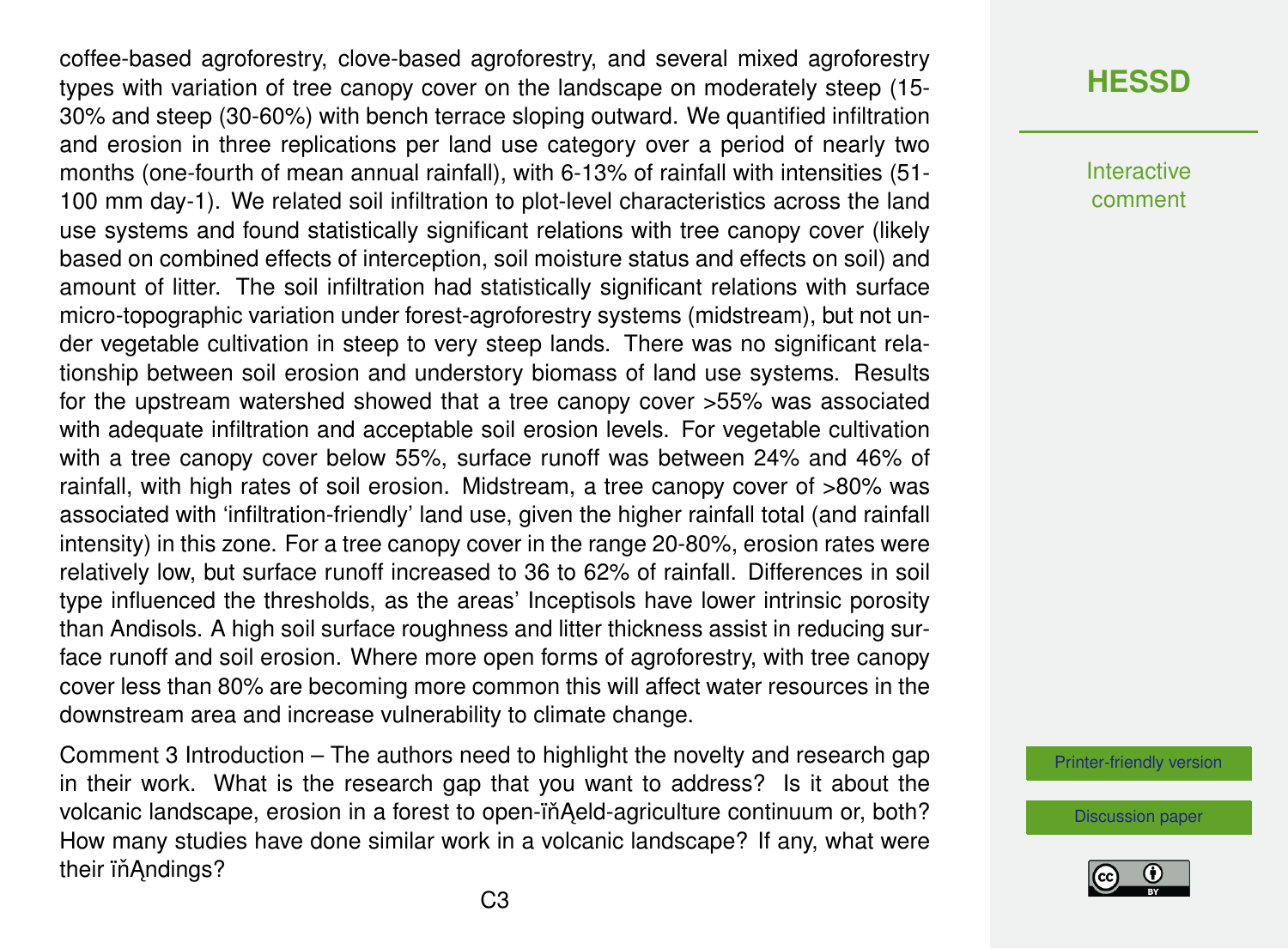Feedback comment 3 In the forest-to-open-field-agriculture continuum in the Rejoso watershed as examples, it is also happen in other place in Indonesia and also in the world, has the potential to alter water in Cuxes on different spatial scales. Despite some large-scale studies being developed, there are still few investigations in experimental sites in this region. In Indonesia, many large-scale studies on water balance were developed in some hydrographic regions in the country (Ridwansyah et a;., 2014, Pradiko et al. 2015, Azmeri at al., 2015, Kuntoro et al., 2018, Mahmud et al. 2018, Nugroho et al. 2019). Nevertheless, experiment-scale studies are still rare due to the local heterogeneities and uncertainties from hydrological measurements and estimates (Beven, 2006; Graham et al., 2010).

Basic in Aeld-hydrology studies are important for improving the sustainable land use management while promoting sustainable development. Therefore, these studies are important for promoting new solutions and techniques to maintain the water balance in spite of the rapid land use changes (Dotterweich, 2013; Nobrega et al., 2017). This research of this kind can be done using experimental plots, which are delimitated hillslopes (control volume) where the runoff is directed to one outlet of runoff colector (Sadeghi et al., 2013; Oliveira et al., 2016; Mwango et al., 2016; Strohmeier et al., 2016; Youlton et al., 2016b; Anache et al., 2017).

Comment 4 Research questions could use some clarity and can better. In question 1, " $\therefore$  : : : limit inin Altration below the required rate" what do you mean by required rate? How do you deïň Ane it? Please be more quantitative about it. Similarly, "inin Altration friendly" is also a vague term.

Feedback comment 4 Regarding the research question, we describe in general feed comment 7. Required rate is refer to adequate infiltration when the forest hydrological function with runoff coefficient is not more than 0.14 for Andisol (soil type A and for Inceptisol 0.20 (soil type C) base on reference: Knox County Tennessee. Stormwater Management Manual, section on the Rational Method, Volume 2 Technical Guidance. Available online: (https://dec.alaska.gov/water/wastewater/stormwater/swppp**[HESSD](https://www.hydrol-earth-syst-sci-discuss.net/)**

**Interactive** comment

[Printer-friendly version](https://www.hydrol-earth-syst-sci-discuss.net/hess-2020-2/hess-2020-2-AC2-print.pdf)

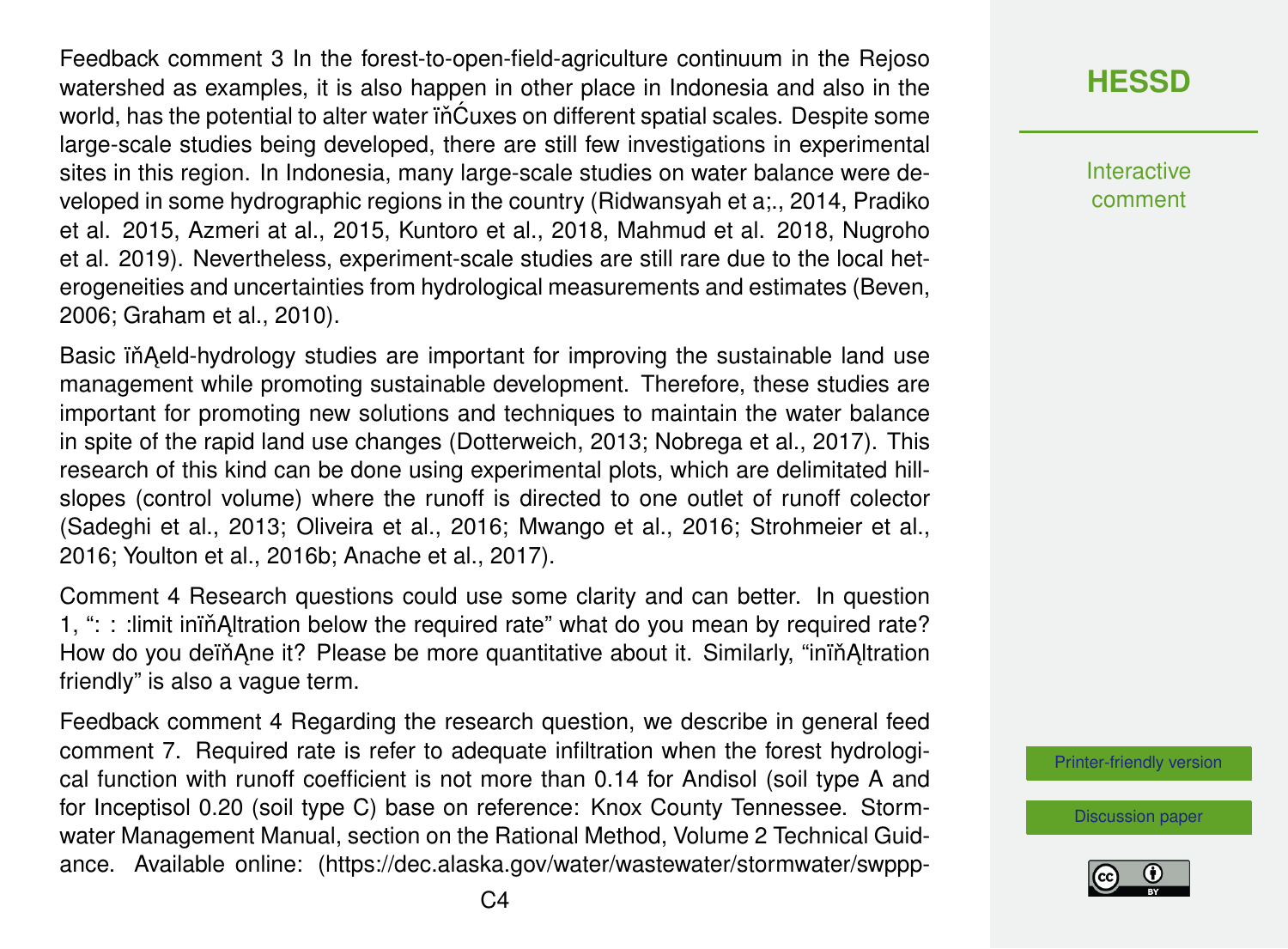dev-runoff-coefficient-values-rm (accessed on 26 April 2020).

We considered this suggestion related the term "ining estration friendly", but think that it will create more confusion that it solves. If the reader gets interested in what this term means, we invite them to read the abstract and paper in which it is explained.

Comment 5 Generally, the topical sentence of a paragraph introduces an idea and rest of the texts expand on it. In the manuscript, several ideas have been introduced in the same paragraph, resulting in an incoherent passage with no clear message. This is true for many paragraphs throughout the draft. Lastly, the entire section could use better organization.

Feedback comment 5 Thank you for your suggestion, we will consider during revision of this manuscript

Comment 6 Methods Several method related details are unclear, and assumptions made during measurements have not been clearly laid out. How many places did you measure rainfall/through fall underneath the canopy? How do we account for the spatial variability in rainfall due to heterogeneity in canopy cover? The method used for estimating canopy cover is unclear, and the citation is missing in the References section.

Feedback comment 6 We clarify in the specific comment from comment 12 to comment 18.

Comment 7 "A probability level of 0.05 was set for rejecting null-hypothesis of no difference in tests of statistical.." what were the hypotheses that you tested? No hypothesis has been shared in the manuscript. Are you referring to LSD tests? In the in Aeld conditions, most of the key drivers will "interact" in response to rainfall.

Feedback comment 7 To answer the first research question with the hypothesis that forest-to-open-field-agriculture continuum significantly decreases the soil hydrological function of forests, we examine differences in soil infiltration, runoff coefficient

# **[HESSD](https://www.hydrol-earth-syst-sci-discuss.net/)**

Interactive comment

[Printer-friendly version](https://www.hydrol-earth-syst-sci-discuss.net/hess-2020-2/hess-2020-2-AC2-print.pdf)

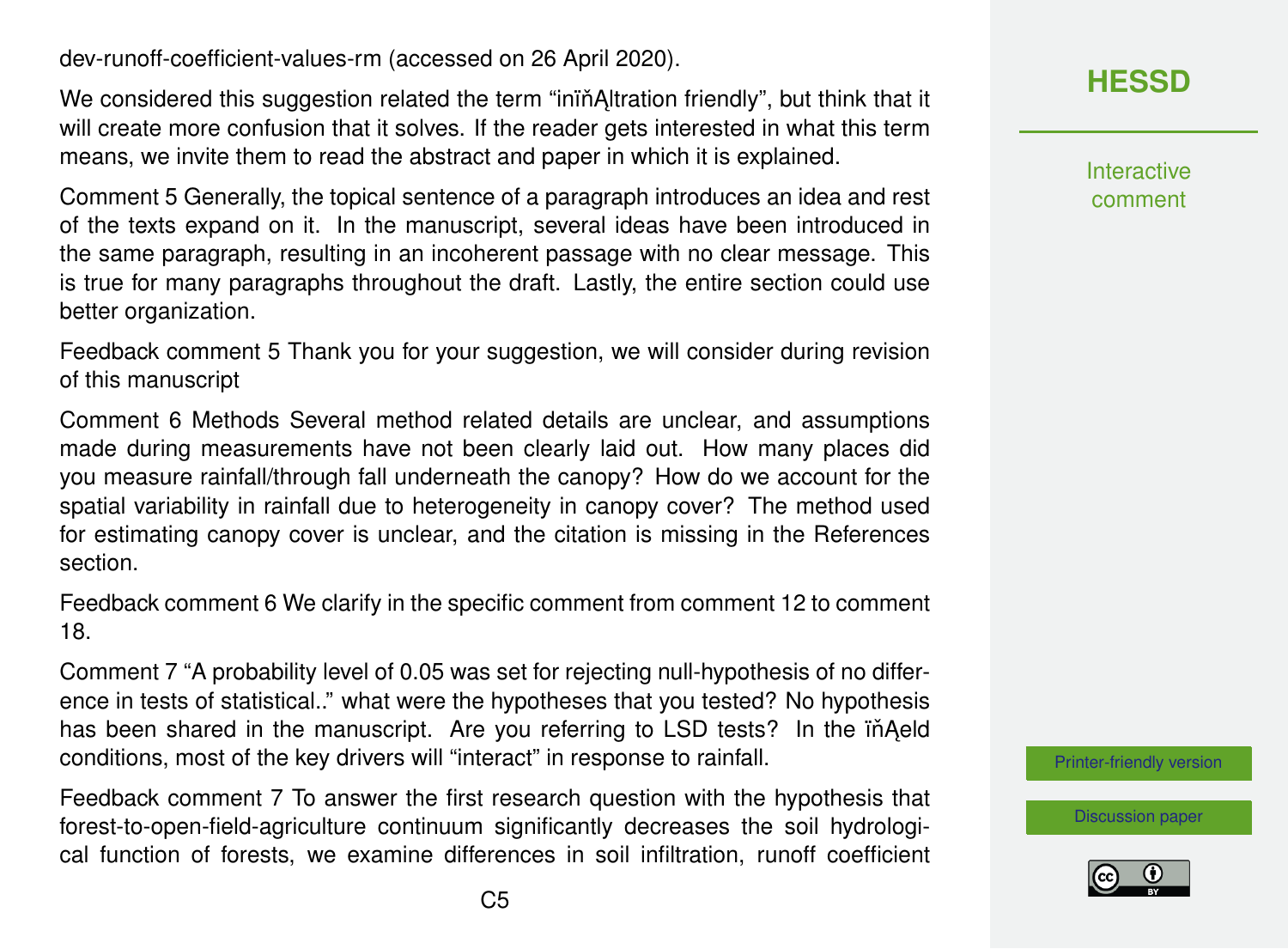and soil erosion between dominant land uses in each upstream and midstream with The Fisher's LSD test. The Fisher's LSD test, which establishes differences between groups deïň Aned for independent samples, was used for hypothesis testing, given that the data met the requirements for normality and homogeneity of variances. A probability level of 0.05 was set for rejecting null-hypotheses of no difference in tests of statistical signiin Acance. We used software GenStat 15th edition to have Fisher's LSD test. The soil infiltration, runoff coefficient and soil erosion then we compare with soil infiltration category (Landon, 1984), the adequate infiltration (Knox County Tennessee criteria) and acceptable soil erosion (calculated by using the formula Hammer, 1981). The second research question come out with hypothesis that dominant factors that determine "infiltration friendly" on plot scale are tree canopy cover, understorey vegetation, litter necromass, and land surface roughness. Linear regression relationships between the surface runoff / rainfall ratio or soil erosion and the amount of rainfall, tree canopy cover, understory, litter, and land surface roughness were determined using SigmaPlot version10.0.

The third research question is as an analysis the answers of the previous two research questions with the hypothesis that it is not always that the upstream watershed area is more sensitive to hydrological disturbance due to changes in land use than midstream, but the factor of soil properties also determines considerations in watershed hydrological management.

Comment 8 The regression model with a single explanatory variable may not be an ideal approach here. Would it be possible to use models that incorporate some interaction effect between the explanatory variables? Also, did you explore the correlation among explanatory variables? If you are really interested in exploring the inin<sup>cuence</sup> of an individual exploratory variable on erosion, please use partial correlations that allows to control the effect of other related variables on responses.

Feedback comment 8 Thank you for your suggestion, We will looking again the data and we try to reanalysis by using the linier multiple regression with Genstat statistical **[HESSD](https://www.hydrol-earth-syst-sci-discuss.net/)**

**Interactive** comment

[Printer-friendly version](https://www.hydrol-earth-syst-sci-discuss.net/hess-2020-2/hess-2020-2-AC2-print.pdf)

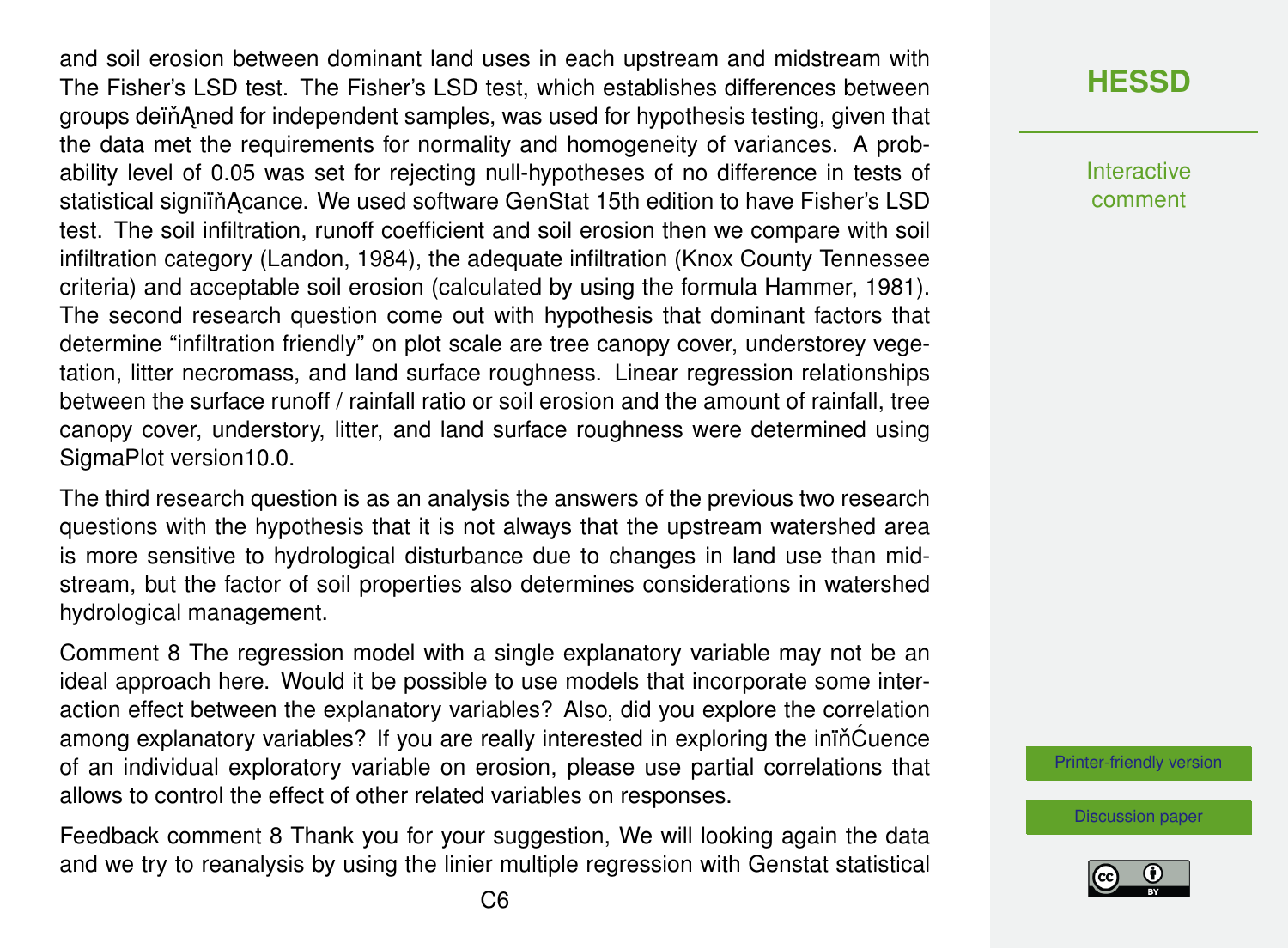tool analysis. However, we will still consider with 12 observations whether it is sufficient for this analysis.

Comment 9 Results and Discussion: The discussion section could use some critical thinking, especially about the key messages that you want to convey. Most of the discussion revolves around the major drivers of responses. The section barely discusses questions 1 and 3. Lastly, you want to show how the work advances our current understanding of runoff and erosion processes in the volcanic region.

Feedback comment 9 The result and discussion, we will revised to answers the determined tree research question in this manuscript. For the first research question, we added the additional data that not yet presented in the first draft of manuscript. The additional data as presented in supplement note no 1. as revised Table 2. We revised soil texture data that presented on each layering soil of 0-10 cm, 10-20 cm and 20-30 cm, 30-40 and 40-50 cm. We added our data measurement on soil bulk density, particle density, total soil porosity, soil macro-poroity and soil organic matter content in each layering soil of 0-10 cm, 10-20 cm and 20-30 cm. We also will added the infiltration measurement data by using Double ring infiltrometer as presented in note 1.2. We use this data to answer the first research question.

2. SpeciïňAc comments

Comment 1 Line 11 Too much detail and the key massages are hard to follow

Feedback comment 1 We clarify in the general comment 2 above.

Comment 2 Line 24.What was the landscape type steep, very steep? Why mention at one place not at others?

Feedback comment 2 We classified based on FAO, 2006. Guidelines for soil description. Food and Agriculture Organization of the United Nations, Rome, 2006.

We revised: Upstream land uses included old and young pine plantations (production forest) and highland vegetable crops with variation of tree canopy cover on the landInteractive comment

[Printer-friendly version](https://www.hydrol-earth-syst-sci-discuss.net/hess-2020-2/hess-2020-2-AC2-print.pdf)

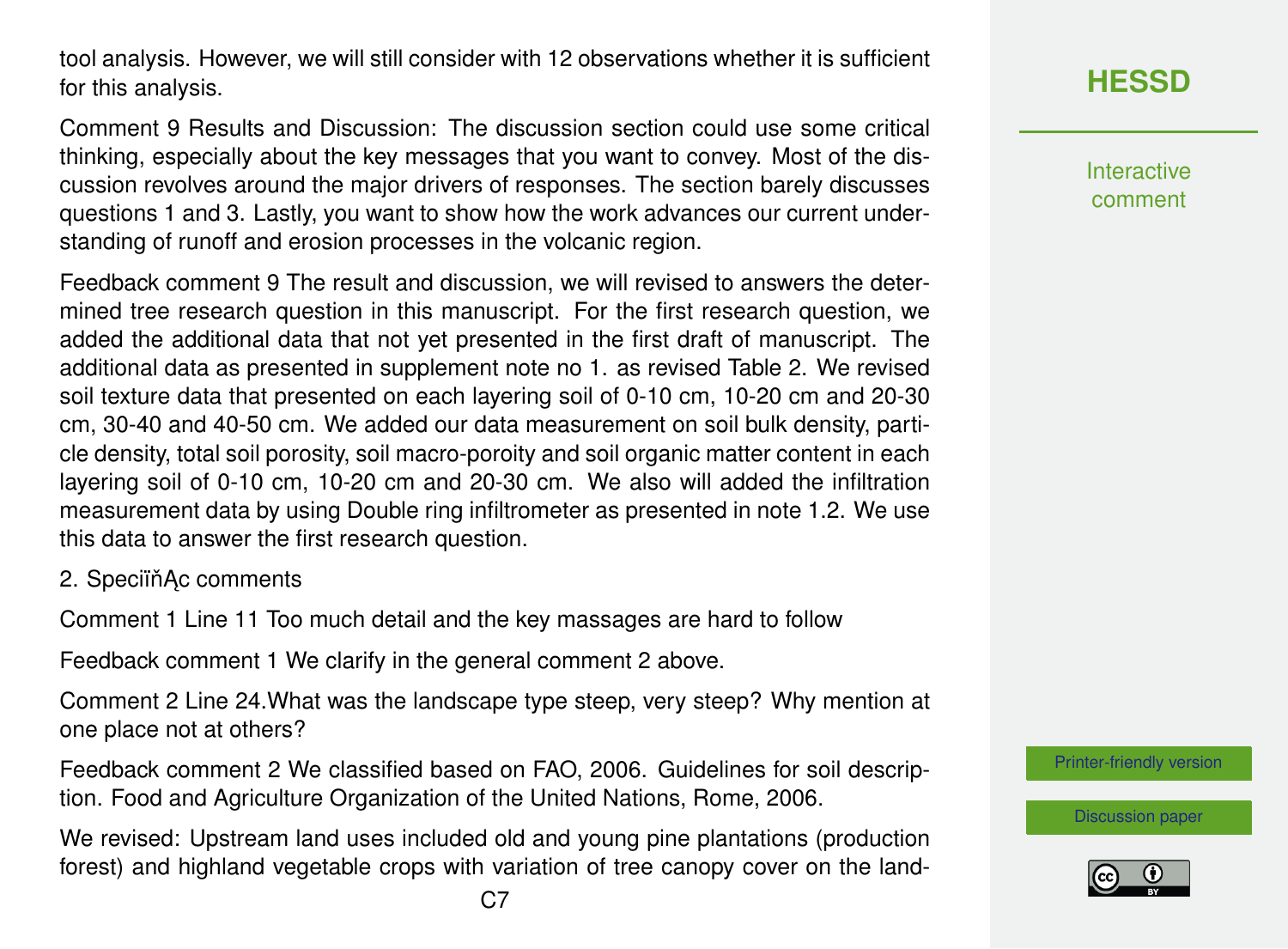scape on in steep (30-60%) to very steep (> 60%) lands with imperfect ridge terraces. Midstream land uses included production forest, multistrata coffee-based agroforestry, clove-based agroforestry, and several mixed agroforestry types with variation of tree canopy cover on the landscape on moderately steep (15-30% and steep (30-60%) with bench terrace sloping outward.

Comment 3 Line 24. How do you define adequate infiltration or acceptable soil erosion? Please be more quantitative

Feedback comment 3 Adequate infiltration when the forest hydrological function with runoff coefficient is not more than 0.14 for Andisol (soil type A and for Inceptisol 0.20 (soil type C) base on reference: Knox County Tennessee. Stormwater Management Manual, section on the Rational Method, Volume 2 Technical Guidance. Available online: (https://dec.alaska.gov/water/wastewater/stormwater/swpppdev-runoff-coefficient-values-rm (accessed on 26 April 2020).

Acceptable soil erosion where the soil erosion equal or less than Agriculture permissible rate of soil erosion (Eapr, ton ha-1 year-1) for tropical soil analyzed according to the formula Hammer [1981], calculated as::

E\_apr=((Depth of soil\*Factor of soil depth)/(The useful of soil))\*Soil bulk density

Both Andisol and Inceptisol is has deep soil, then we consider that the regolith soil has 120 cm soil depth, and factor of soil depth  $= 1$  (see also supplement note no 2). The useful of soil we determine 400 year. With average soil bulk density of Andisol =  $0.83$  g cm-3, and Inceptisol =  $0.99$  g cm-3, then the Eapr Andisol =  $24.9$  ton ha-1 year-1 and Eapr Inceptisol 29.7 ton ha-1 year-1

Hammer W. I. 1981 Soil Conservation Consultant Report AGOF INS/78/006 Technical Note No 7CSR Bogor

Comment 4 Line 29 Threshold for what?

Feedback comment 4 We mean that threshold for "infiltration friendly"

**[HESSD](https://www.hydrol-earth-syst-sci-discuss.net/)**

**Interactive** comment

[Printer-friendly version](https://www.hydrol-earth-syst-sci-discuss.net/hess-2020-2/hess-2020-2-AC2-print.pdf)

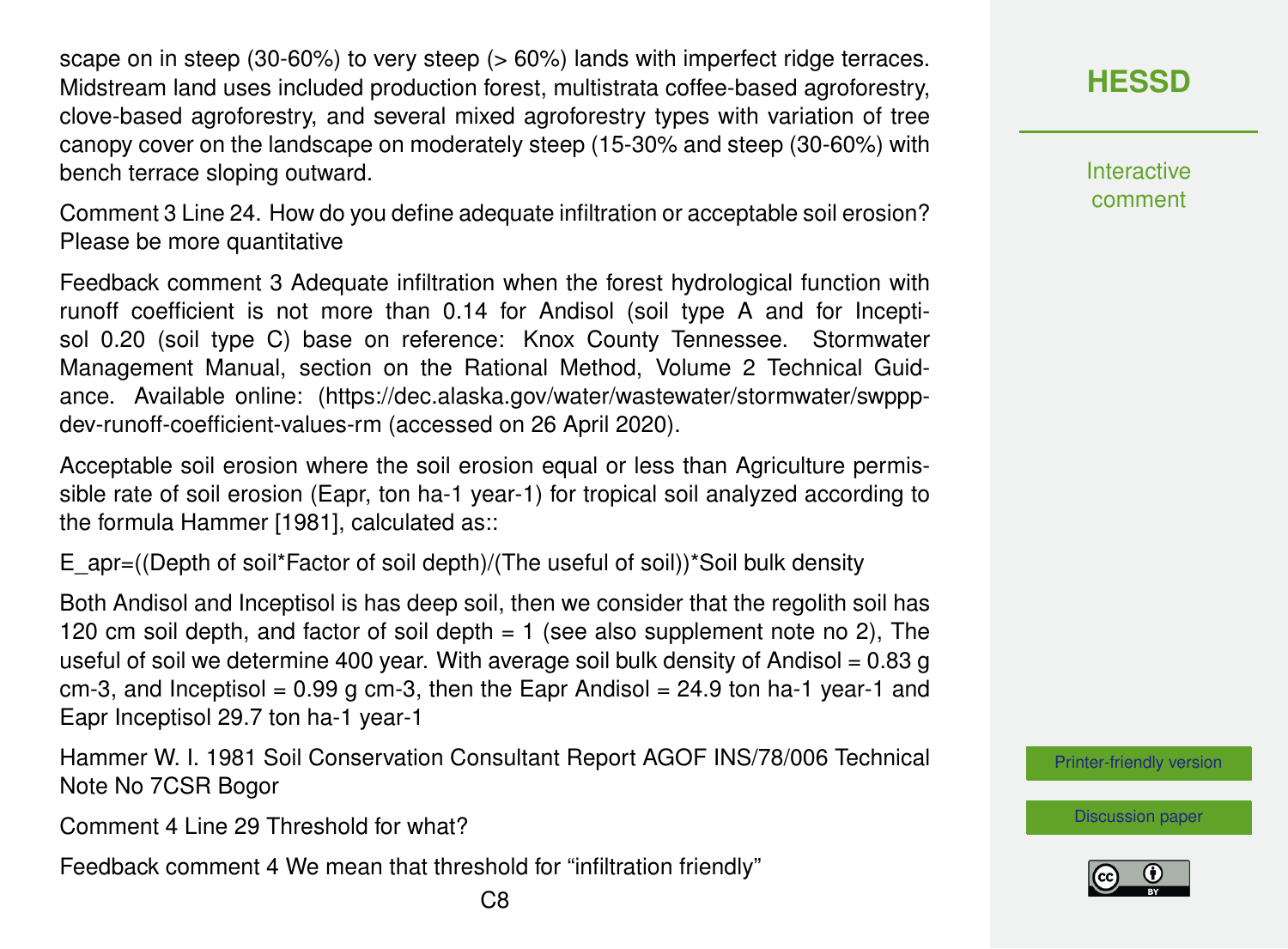#### Comment 5 Line 33 Research gap and novelty are difficult to see here

Feedback comment 5 In the forest-to-open-field-agriculture continuum in the Rejoso watershed as examples, it is also happen in other place in Indonesia and also in the world, has the potential to alter water iñĆuxes on different spatial scales. Despite some large-scale studies being developed, there are still few investigations in experimental sites in this region. In Indonesia, many large-scale studies on water balance were developed in some hydrographic regions in the country (Ridwansyah et a;., 2014, Pradiko et al. 2015, Azmeri at al., 2015, Kuntoro et al., 2018, Mahmud et al. 2018, Nugroho et al. 2019). Nevertheless, experiment-scale studies are still rare due to the local heterogeneities and uncertainties from hydrological measurements and estimates (Beven, 2006; Graham et al., 2010). Basic in Aeld-hydrology studies are important for improving the sustainable land use management while promoting sustainable development. Therefore, these studies are important for promoting new solutions and techniques to maintain the water balance in spite of the rapid land use changes (Dotterweich, 2013; Nobrega et al., 2017). This research of this kind can be done using experimental plots, which are delimitated hillslopes (control volume) where the runoff is directed to one outlet of runoff colector (Sadeghi et al., 2013; Oliveira et al., 2016; Mwango et al., 2016; Strohmeier et al., 2016; Youlton et al., 2016b; Anache et al., 2017). References listed at supplement note no 3.

Comment 6 Line 37 Almost every line in the paragraph introduction a new idea and moves on to other in the next line. What is the massage that you want to convey here?

Feedback comment 6 Thank you for your suggestion, we will consider during revision of this manuscript

Comment 7 Line 71 How do we know this? Any citation / data?

Feedback comment 7 This is based on the video document made by Danon and we will share this video

# **[HESSD](https://www.hydrol-earth-syst-sci-discuss.net/)**

Interactive comment

[Printer-friendly version](https://www.hydrol-earth-syst-sci-discuss.net/hess-2020-2/hess-2020-2-AC2-print.pdf)

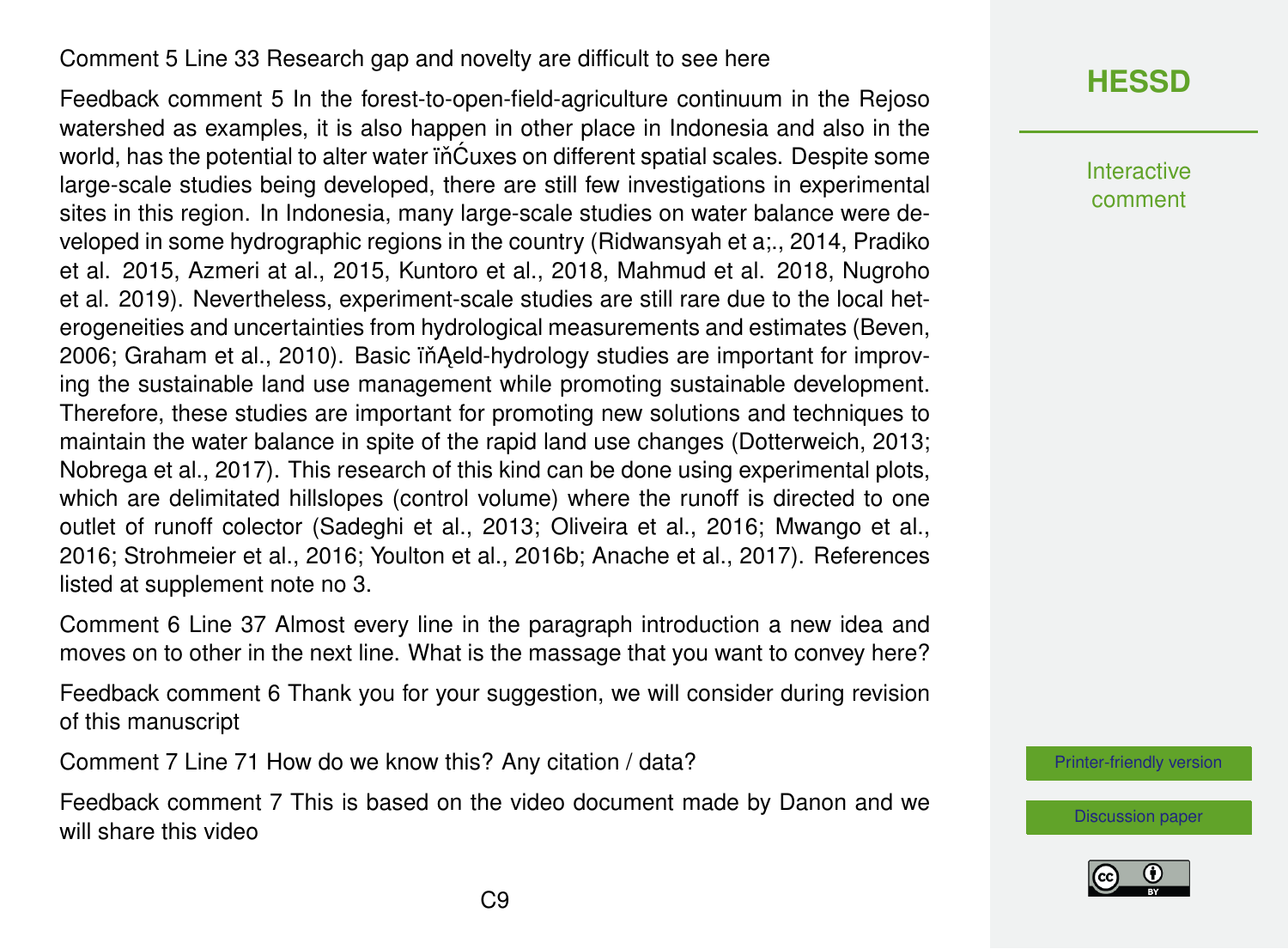Comment 8 Line 79 What do you mean by required rate?

Feedback comment 8 Required rate is refer to adequate infiltration when the forest hydrological function with runoff coefficient is not more than 0.14 for Andisol (soil type A and for Inceptisol 0.20 (soil type C) base on reference: Knox County Tennessee. Storm-water Management Manual, section on the Rational Method, Volume 2 Technical Guidance. Available online: (https://dec.alaska.gov/water/wastewater/stormwater/swppp-dev-runoffcoefficient-values-rm (accessed on 26 April 2020).

Comment 9 Line 80 Discussion sector mostly focuses on the second question, rest of questions are rarely discussed

Feedback comment 9 Thank you for your suggestion, we will revised the balance discussion for three research question in this manuscript

Comment 10 Line 85 Please use SI units throughout

Feedback comment 10 63,359 hectares. We revised using SI unit become 634 km2

Comment 11 Line 100 This is also known as runoff coefficient

Feedback comment 11 We will change in the manuscript instead of the Runoff / Rainfall ratio to become runoff coefficient.

Comment 12 Line 101 Did you measure rainfall at multiple places under the canopy or at 'one' places? Generally, there is large variability an interception, depending upon the vegetation / forest type

Feedback comment 12 We revised as: "Rain gauges were installed in four observation locations (with adjacent erosion plots) upstream and four observation locations midstream of the Rejoso watershed. Each plot, the rainfall was measured with 5 replications. The rain gauges consisted of 30 cm diameter of funnel and bottle with a volume of 1.5 dm3 placed 120 cm above the soil surface and below the tree canopy

### **[HESSD](https://www.hydrol-earth-syst-sci-discuss.net/)**

Interactive comment

[Printer-friendly version](https://www.hydrol-earth-syst-sci-discuss.net/hess-2020-2/hess-2020-2-AC2-print.pdf)

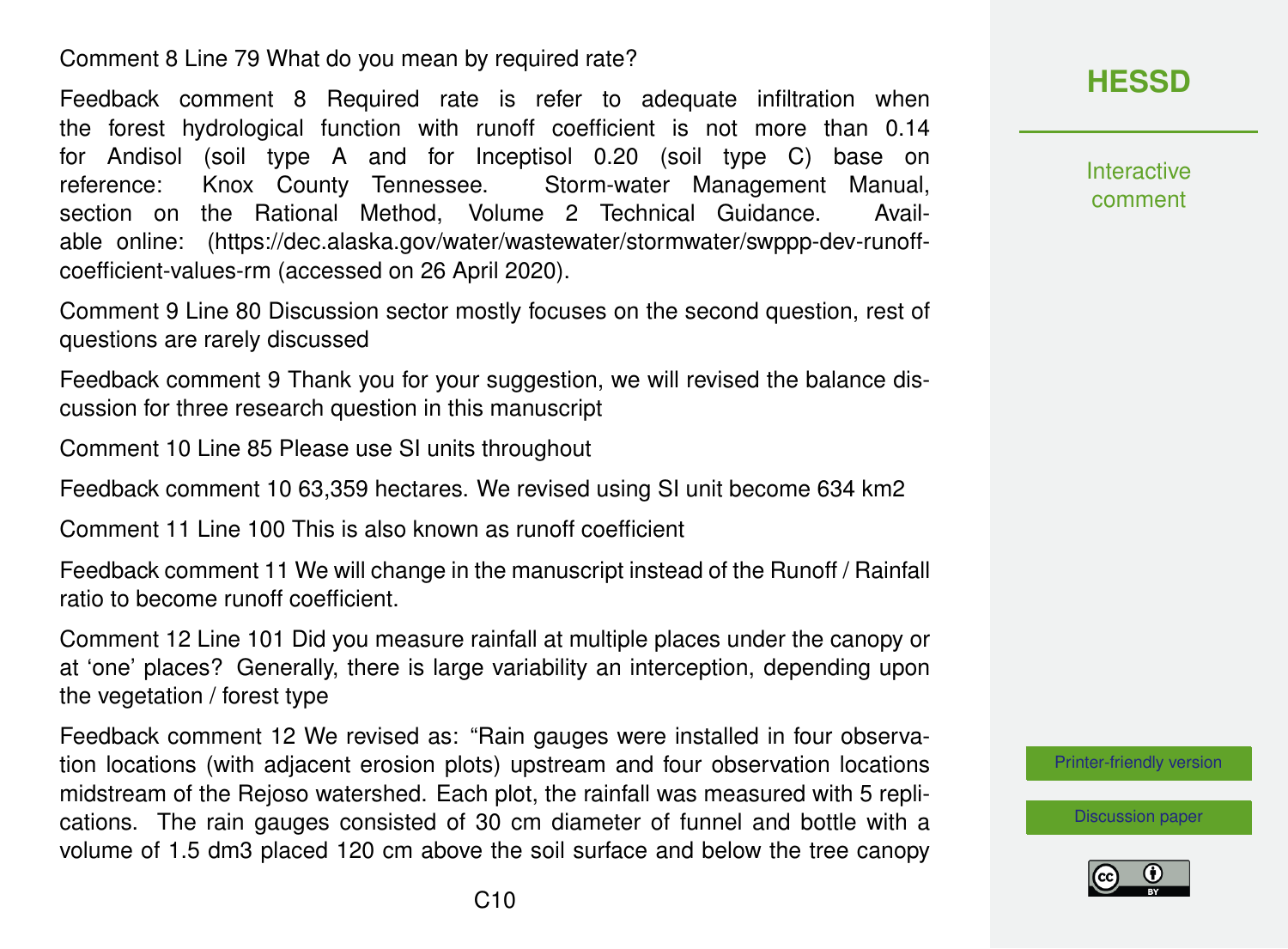with bamboo as a support. Rainfall was observed every day during two months of the rainy season, from March to May 2017".

The measurement of rainfall at 5 places randomly in the inner-plot. It is right there is large variability an interception, depending upon the vegetation / forest type. The Through-fall /Rainfall ratio variability is presented in supplement note no 4.

Comment 13 Line 112 What do you mean by "newsprint"? Is that standard approached? Please provided citation.

Feedback comment 13 "Newsprint" mean old newspapers (see picture in Supplement Note 5). We filtering the sediment sample using 'newsprint'. The water through a filter 'newsprint' was relatively clear. Therefore, we consider that 'newsprint' filter is considered effective to trap the sediment. We do not calibrate between 'newsprint' filter with standard filter. However, we can calibrate this filter 'newsprint' with standard filter.

Comment 14 Line 131. I was expecting remote sensing based method here. I can't find citation so don't really know about this method.

Feedback comment 14 The canopy cover can be defined as the percent tree canopy area occupied by the vertical projection of tree crowns (Jennings, 1999). The percentage of canopy cover is measured by scathing the shadow of sunshine at ground level using 10 m x 10 m of white paper. The canopy projection when the sun was overhead was drawn to scale on white paper in each of four quadrants of the 20 m x 20 m plots, after which the areas shaded were cut out and weighed separately. Canopy cover was calculated according to eq. (5):

%Canopy Cover=(W Canopy)/(W Total) X 100 [5]

Where: % Canopy cover is the percentage of tree canopy cover, W\_Canopy is the paper weight representing canopy cover and W\_Total the paper weight representing the total area of observation, respectively. \*Jennings, S.B., N.D. Brown, and D. Sheil.. Interactive comment

[Printer-friendly version](https://www.hydrol-earth-syst-sci-discuss.net/hess-2020-2/hess-2020-2-AC2-print.pdf)

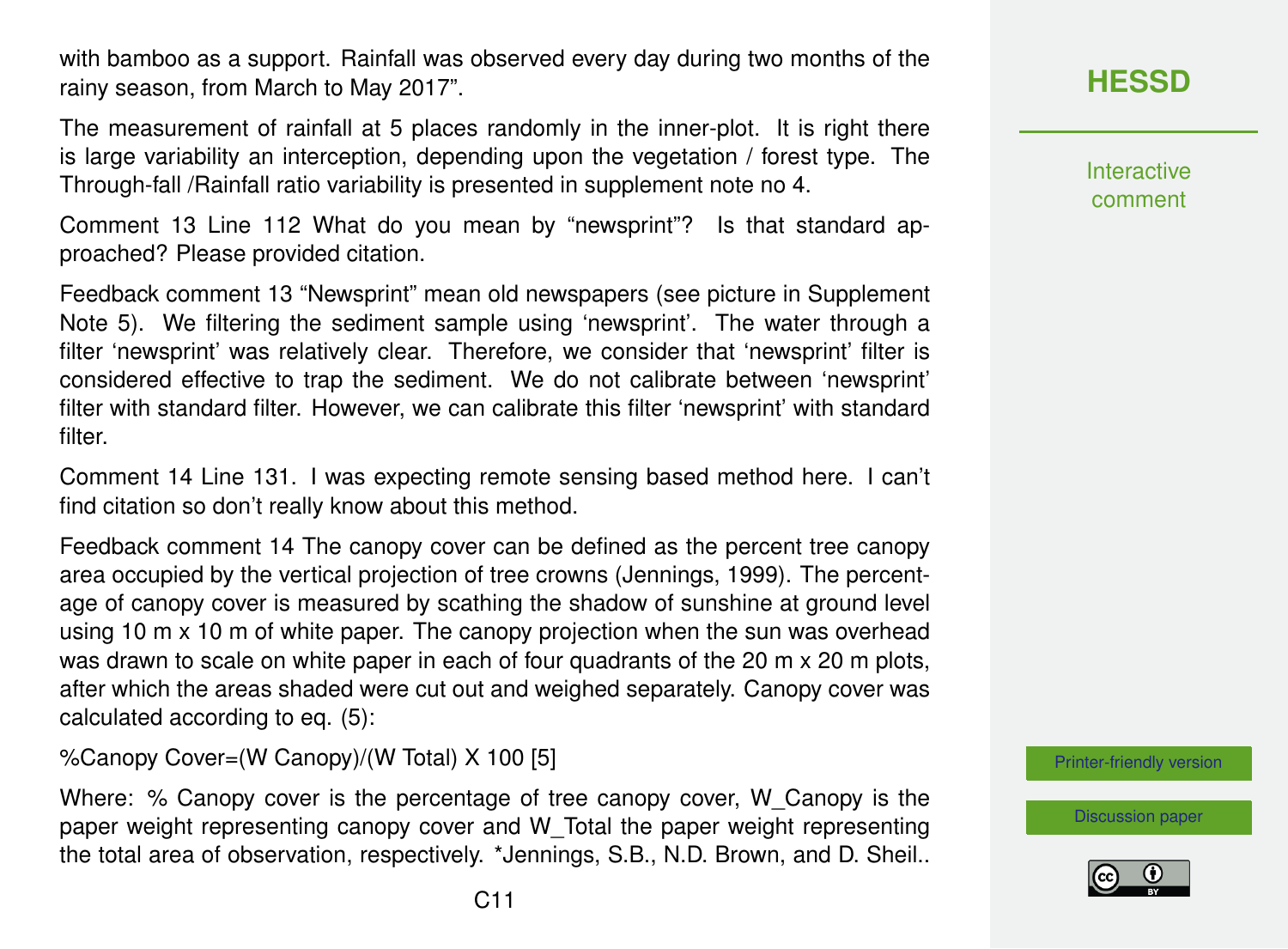C12

Assessing forest canopies and understorey illumination: Canopy closure, canopy cover and other measures. Forestry72(1):59-73. 1999.

Comment 15 Line 133 Citation not provided

Feedback comment 15 Cited Arumsari, 2003 is in Bahasa Indonesia and hence less accessible for most readers therefore, we replace with \*Jennings, S.B., N.D. Brown, and D. Sheil.. Assessing forest canopies and understorey illumination: Canopy closure, canopy cover and other measures. Forestry72(1):59-73. 1999.

Comment 16 Line 137. CV also refer to coefficient of variation so may bay pick a different acronym

Feedback comment 16 We change without acronym as below:

Canopy cover was calculated according to eq. (5): %Canopy Cover=(W Canopy)/(W Total) X 100 [5]

Where: % Canopy cover is the percentage of tree canopy cover, W\_Canopy is the paper weight representing canopy cover and W\_Total the paper weight representing the total area of observation, respectively

Comment 17 Line 144 Again citation missing in reference.

Feedback comment 17 Hoechsteetter, S., Walz, U., Dang, L. H., Thinh, N. X.. Effect of Topography and Surface Roughness in Analyses of Landscape Structure- A Proposal Modify The Existing Set of Landscape Metrics. Landscape Online 3: 1-14 (8). https://gfzpublic.gfz-potsdam.de/pubman/item/item\_32854. 2008

Comment 18 Line 145. Provide more detail. What are the groups that you are looking at. What hypotheses are being tested? Are you planning to build linier regression model to stimulate runoff or sediment? Line 147 I haven't seen any hypothesis yet?

Feedback comment 18 To answer the first research question with the hypothesis that forest-to-open-field-agriculture continuum significantly decreases the soil hydrological

# **[HESSD](https://www.hydrol-earth-syst-sci-discuss.net/)**

Interactive comment

[Printer-friendly version](https://www.hydrol-earth-syst-sci-discuss.net/hess-2020-2/hess-2020-2-AC2-print.pdf)

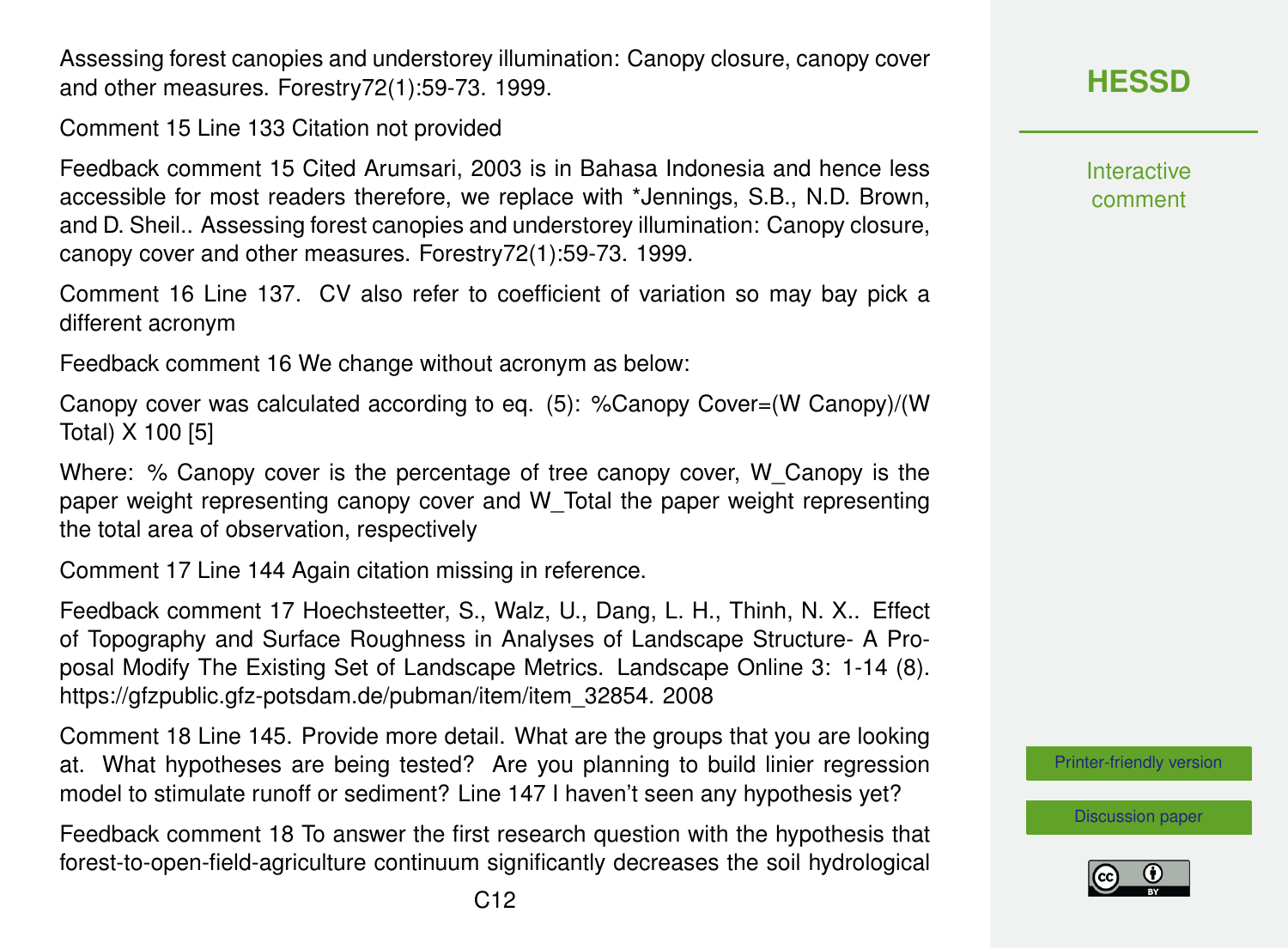function of forests, we examine differences in soil infiltration, runoff coefficient and soil erosion between dominant land uses in each upstream and midstream with The Fisher's LSD test. The Fisher's LSD test, which establishes differences between groups dein Aned for independent samples, was used for hypothesis testing, given that the data met the requirements for normality and homogeneity of variances. A probability level of 0.05 was set for rejecting null-hypotheses of no difference in tests of statistical signiïň Acance. We used software GenStat 15th edition to have Fisher's LSD test. The soil infiltration, runoff coefficient and soil erosion then we compare with soil infiltration category (Landon, 1984), the adequate infiltration (Knox County Tennessee criteria) and acceptable soil erosion (calculated by using the formula Hammer, 1981). The second research question come out with hypothesis that dominant factors that determine "infiltration friendly" on plot scale are tree canopy cover, understorey vegetation, litter necromass, and land surface roughness. Linear regression relationships between the surface runoff / rainfall ratio or soil erosion and the amount of rainfall, tree canopy cover, understory, litter, and land surface roughness were determined using SigmaPlot version10.0.

The third research question is as an analysis the answers of the previous two research questions with the hypothesis that it is not always that the upstream watershed area is more sensitive to hydrological disturbance due to changes in land use than midstream, but the factor of soil properties also determines considerations in watershed hydrological management.

Comment 19 Line 155. What do mean by average rainfall here? This is the rainfall total for 3 months correct? How did you get range, explain!; rewrite the entire sentence for clarity

Feedback comment 19 Yes, it is right that the rainfall total of 2 months (not 3 months). The average rainfall mean that in upstream we have 4 condition of canopy cover and each canopy cover has 3 replication, then there is 12 plot measurements. Each plot of measurement was installed a rain gouge on open surface. We also installed five rain **Interactive** comment

[Printer-friendly version](https://www.hydrol-earth-syst-sci-discuss.net/hess-2020-2/hess-2020-2-AC2-print.pdf)

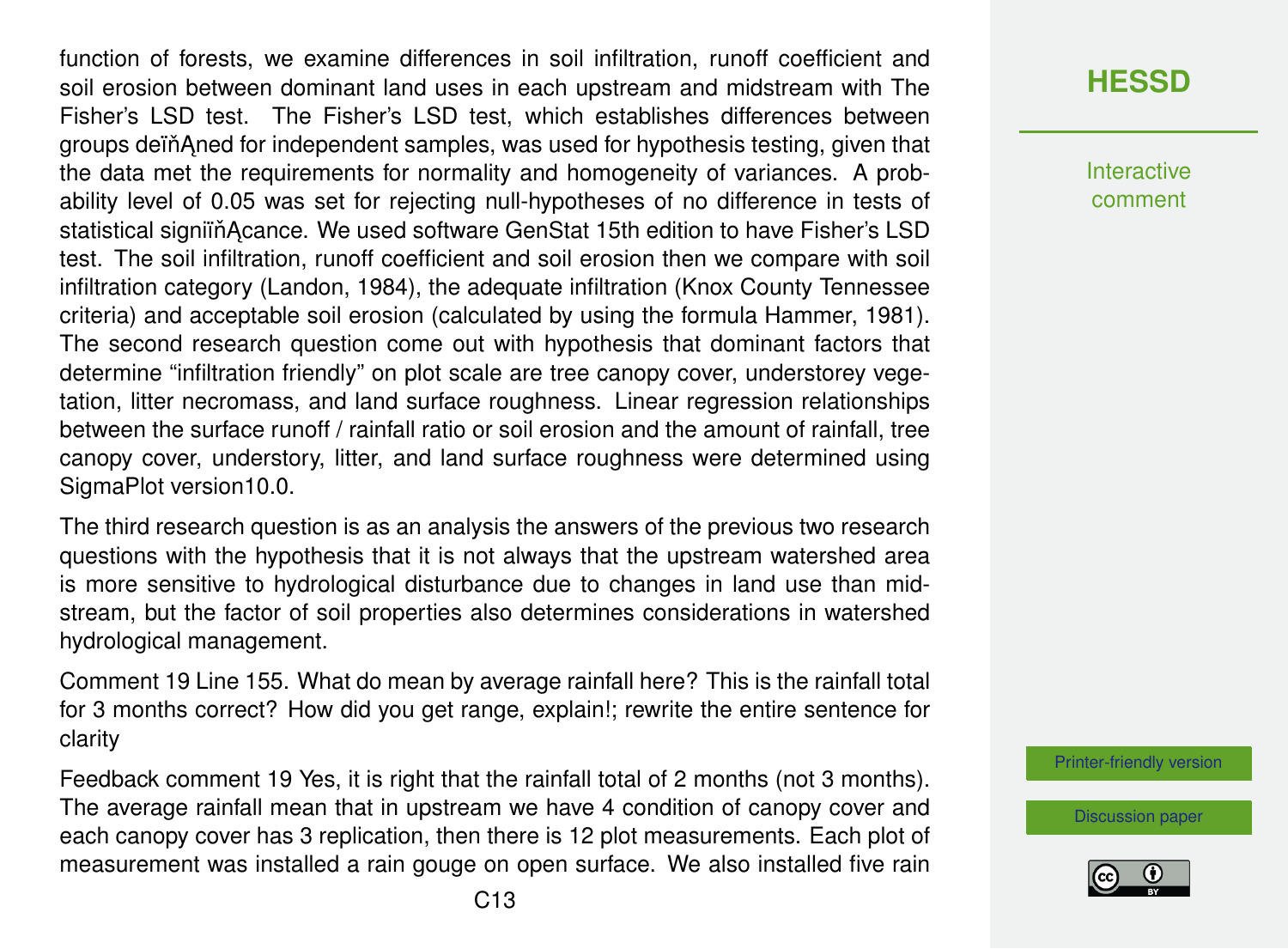gouges to measure through-fall rain. This rainfall is the average of 12 rain gouge on open surface, then we have a range. The same thing also done for midstream.

Revision: Within the measurement period 31 rainy days were recorded (Figure 3). Rainfall variation between upstream and midstream observation plots was relatively high with an average of 520 mm (range 476 - 556 mm among 12 rain gauge measurements), and an average 666 mm (range  $541 - 840$  mm among 12 rain gauge measurements), respectively. In the upstream and midstream areas 71% and 57% of the rainy days had <20 mm day-1 ('light rain'), 24% and 31% had 'moderate' rainfall (21-50 mm day-1) and 6% and 13% 'heavy' rain (51-100 mm day-1), respectively; none had 'very heavy rain' (> 100 mm day-1). Such rain conditions indicate that the rain-erosivity in midstream is higher than that upstream.

Comment 20 Line 163 what is C-org? never been explained in the paper. Organic carbon content?

Feedback comment 20 We revised become: The soil organic carbon content varied from 0.65 to 2.12 %.

Comment 21 Line 197 It is correct interception? Figure 6 and Figure 7 do not show no significant relationships with understory, no?

Feedback comment 21 Thank you for your correction. We revised as: "Understory vegetation theoretically can reduces splash impacts on the soil and supports infiltration, as does the litter necromass present. However, the result of this study indicated that understory show no significant relationships with runoff coefficient and soil erosion".

Comment 22 Line 203 Is this the summary of all the findings?

Feedback comment 22 Referring the comment 2.17 this is the summary of the finding for research question 2. We will add the summary research question 1 and 3.

Comment 23 Line 207 Itn't this broad statement? Won't also depend upon the type of forest, no?

Interactive comment

[Printer-friendly version](https://www.hydrol-earth-syst-sci-discuss.net/hess-2020-2/hess-2020-2-AC2-print.pdf)

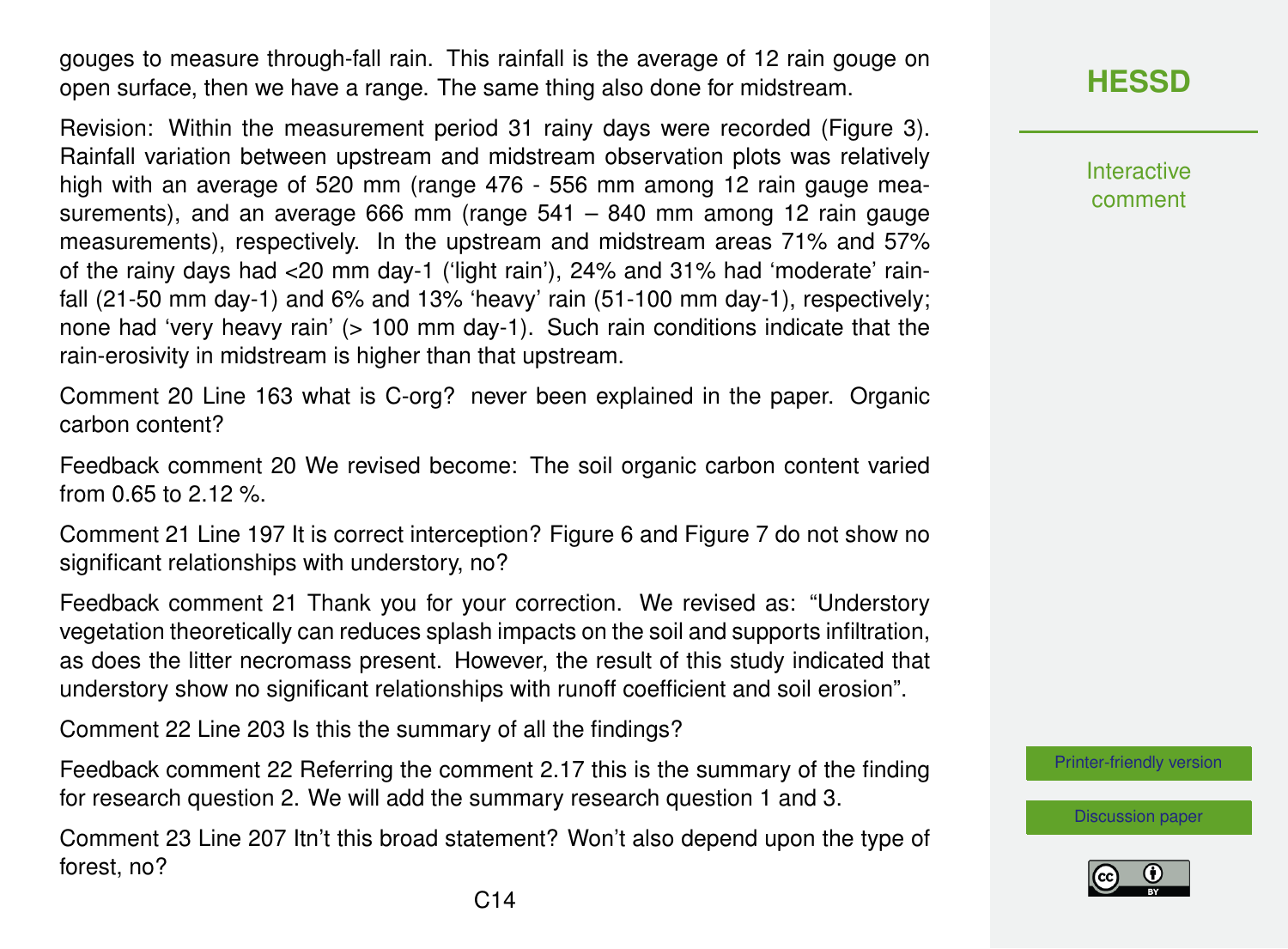Feedback comment 23 We revised as drafted in Supplement Note 6.

Comment 24 Line 207 para 2 on canopy cover, para 3-roughness and porosity

Feedback comment 24 We revised as drafted in Supplement Note 6.

Comment 25 Line 219 Bit vague statement, compared to?

Feedback comment 25 We revised as "Both the production forest and agroforestry systems with high canopy maintained a relatively high land surface roughness compared with rare canopies in midstream area."

Comment 26 Line 220 Refer to?

Feedback comment 26 We revised as "Without a high canopy cover (Table 3.a). this roughness was not able to control surface runoff and erosion in. . .."

Comment 27 Line 221 Significant correlation with what?

Feedback comment 27 We revised as ". . .. . .this roughness was not able to control surface runoff and erosion in the upstream area, but midstream there were significant correlations with runoff coefficient and soil erosion".

Comment 28 Line 221 I understand but it would be better to elaborate and explain clearly

Feedback comment 28 We revised as "The role of surface roughness as sediment filter may depend on frequent regeneration to counter homogenisation (Rodenburg et al. 2003). Surface roughness in the landscape includes a cavity, meandering of streams due to the present of litter, necromass, tree trunk and rocks, providing opportunities for water flow to stop for longer periods and experience infiltration. This condition also functions as a sediment filter. This function needs to be managed through land management, so that surface roughness is maintained on the ground".

Comment 29 Line 222 Quite odd! Why sudden switch from surface roughness to poros-

# **[HESSD](https://www.hydrol-earth-syst-sci-discuss.net/)**

**Interactive** comment

[Printer-friendly version](https://www.hydrol-earth-syst-sci-discuss.net/hess-2020-2/hess-2020-2-AC2-print.pdf)

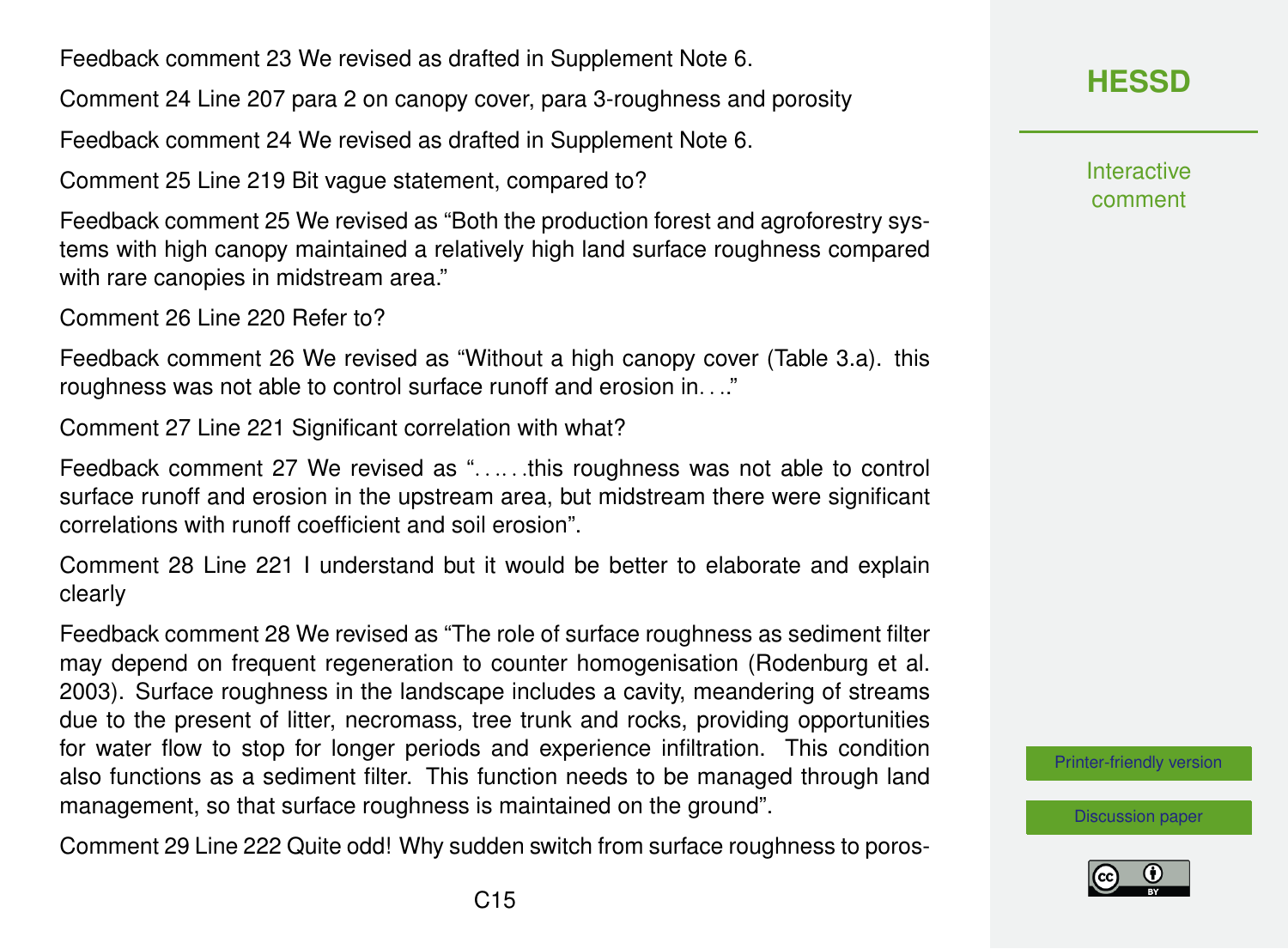ity in the same paragraph? Shouldn't porosity be the part of soil related discussion?

Feedback comment 29 We revised as drafted in Supplement Note 6.

Comment 30 Line 225 broad, please be spesific

Feedback comment 30 We revised as "The formation of old tree root channels can cause long time-lags between land cover change and soil macroporosity (van Noordwijk et al. 2011), obscuring relations between current tree cover and soil hydrologic functions"

Comment 31 Line 247 How do we define acceptable? Any value /range of infiltration rate?

Feedback comment 31 Required rate is refer to adequate infiltration when the forest hydrological function with runoff coefficient is not more than 0.14 for Andisol (soil type A and for Inceptisol 0.20 (soil type C) base on reference: Knox County Tennessee. Storm-water Management Manual, section on the Rational Method, Volume 2 Technical Guidance. Available online: (https://dec.alaska.gov/water/wastewater/stormwater/swppp-dev-runoffcoefficient-values-rm (accessed on 26 April 2020).

Comment 32 Line 379 you may want to say this is a "plan view"

Feedback comment 32 We revised "Figure 2. Runoff and soil erosion plot"

Comment 33 Line 385 Please briefly remind readers about what "1-4" refers to

Feedback comment 33 We rivesed as "Figure 5: Soil erosion in relation to daily rainfall rates in production forest and agroforestry (a) Upstream Rejoso Watershed, under (a.1) 55% canopy cover of Pine based of old production forest, (a.2) 40% canopy cover of Pine based of young production forest, (a.3) 5% canopy cover of Cemara based of Agroforestry with Cabbage crop, (a.4) 0% tree canopy cover of Arable land (maize crop) ; (b) Midstream Rejoso Watershed under (b.1) 87 % canopy cover of Pine/ mahogany

**Interactive** comment

[Printer-friendly version](https://www.hydrol-earth-syst-sci-discuss.net/hess-2020-2/hess-2020-2-AC2-print.pdf)

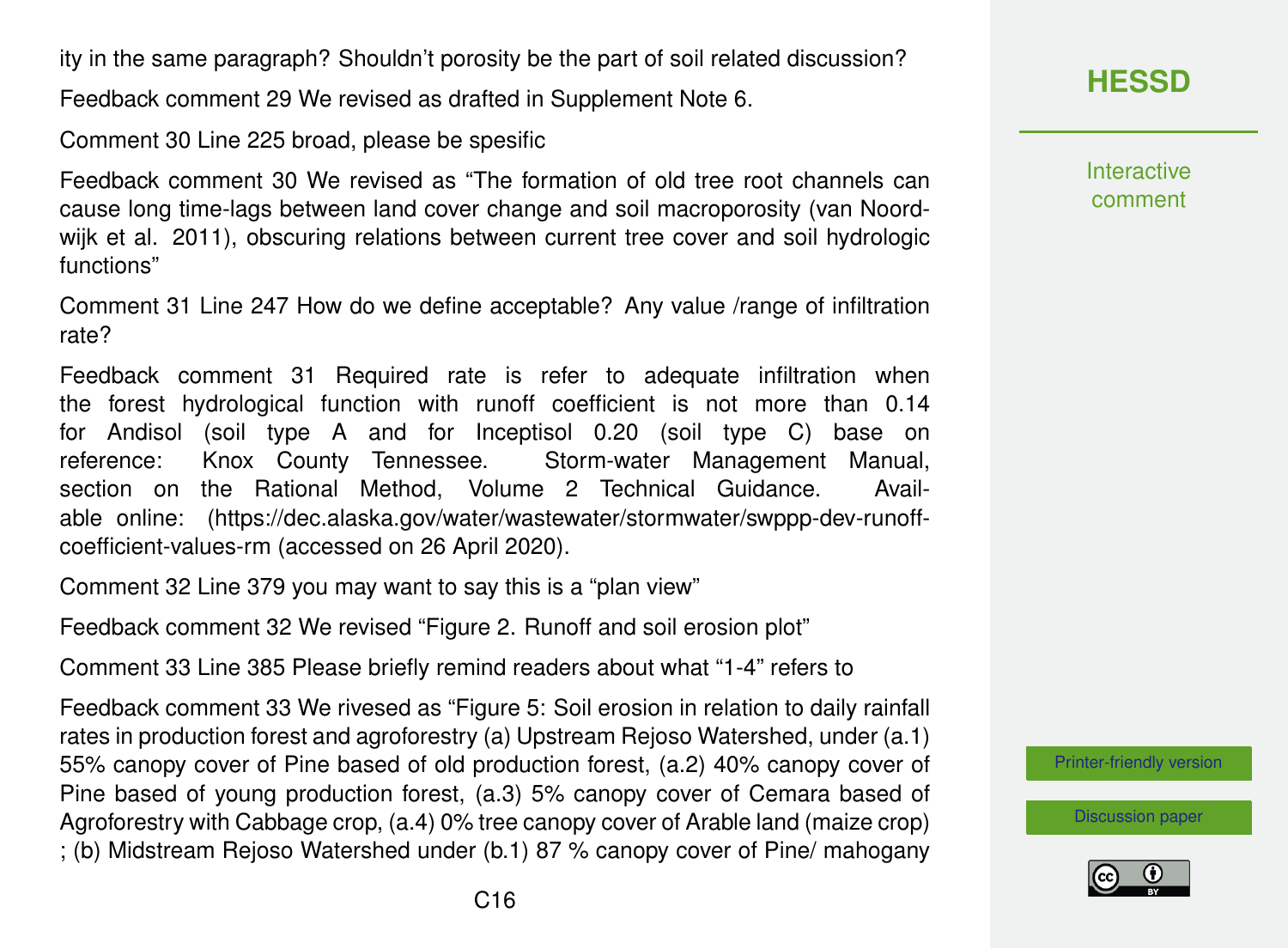based of old production forest, (b.2) 75% canopy cover of Coffee-based agroforestry, (b.3) 52 % canopy cover of Clove based agroforestry, (b.4) 26% canopy cover of mix tees-crop based agroforestry".

Comment 34 Figure 6. Ideally, these dirvers / variables interact which these linear regression models are not capturing. I am not sure if you have enough sample size to build a bit more sophisticated model that came in corporates interaction effect

Feedback comment 34 We have tried multiple linear regression analysis but the relationship is not good. This is indeed true that with  $n = 12$  there is insufficient data to get an acceptable statistical analysis. For this reason, we believe that it should still be presented as presented in the manuscript.

Comment 35 Why not lenear relationship in upstream and liner in mid-stream- any hypothesis?

Feedback comment 35 Figure 6 we present following the distribution of data trends, then we determine the relationships that best fit with existing data trends. The hypothesis is the same that is "dominant factors that determine "infiltration friendly" on plot scale are tree canopy cover, understorey vegetation, litter necromass, and land surface roughness"

Comment 36 No relation with understory?

Feedback comment 36 This is possible because surface runoff and erosion have been largely controlled by land cover. Growth and development of understory determined by canopy cover. Likewise, the tree plantations in each plot are also diverse, so this also affects the diversity of understorey vegetation underneath.

Comment 37 Figure 7. Add n sample size to the plot or caption

Feedback comment 37 Figure 7. Soil erosion in relation to tree canopy cover, understorey vegetation, litter necromass, and land surface roughness (n=12) in a: Upstream Rejoso Watershed; and b: Midstream Rejoso Watershed.

**Interactive** comment

[Printer-friendly version](https://www.hydrol-earth-syst-sci-discuss.net/hess-2020-2/hess-2020-2-AC2-print.pdf)